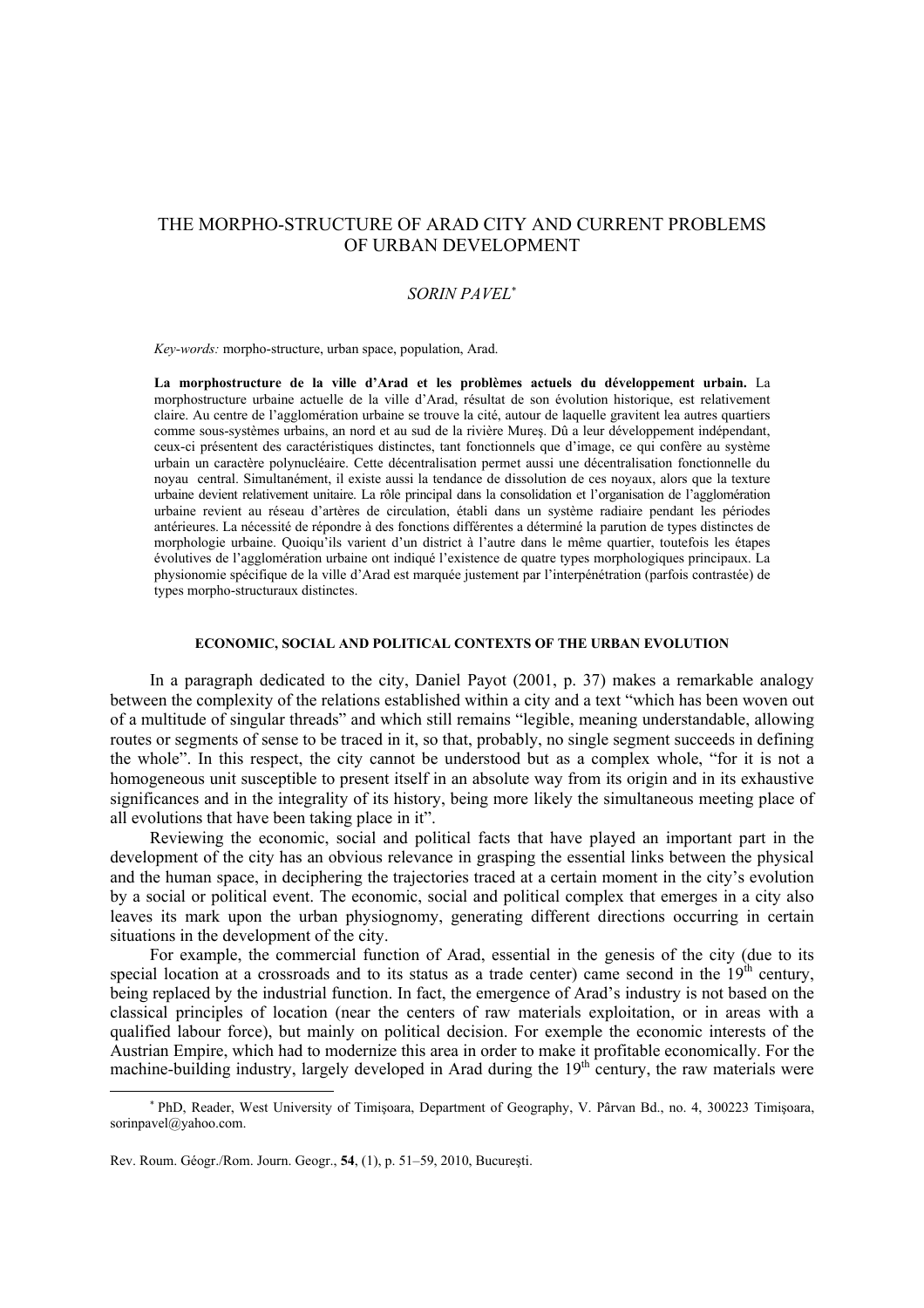brought from rather a short distance (Resita or Hunedoara), and the qualified workforce was employed from among German, Czech, Slovak or other colonists. But the industrial function of the city, which would grow all along the  $20<sup>th</sup>$  century, caused a certain type of representation regarding its status and functional role. During the socialist period, the industrial concentration in Arad reached 83.3% of the Arad County industry, affecting post-1989 economic restructuring (Ianoş, Tălângă, 1994, p. 39). However, this situation might have a positive impact on the urban space in that the desolated industrial areas (some placed near the city centre) could be a source of building space in the future. As a matter of fact, significant agricultural activities and some pretty large agricultural areas found in Arad represents another opportunity for the real estate sector and the future development of the city.

Arad's condition as an important railway junction has largely influenced the way in which city planning has been conceived. Recent proposals suggest moving the railway outside the city. The railway and the rail bridge to Aradu Nou have recently stirred discord between the Regional Railway Department of Timişoara and the Local City Council. When the rail bridge over the River Mureş was under restoration, the authorities came up with the idea of having it placed somewhere else and have the railway from Aradu Nou (that crosses Micălaca district) moved outside the city. Eventually, for financial reasons and the bridge and the railway have remained in place. However, this issue has resuscitated old animosities against Timişoara and triggered a competition between the two urban centres. On the other hand, it is also true that many Western cities gave up this kind of very expensive operations. In the end, the railway may play a positive role in structuring the urban space.

In fact, the history of Arad records many projects of rebuilding, remodeling or even having the city moved elsewhere. Beginning with the imigration' of the city from its ancient site near Glogovăţ  $(12<sup>th</sup>$  century) and continuing with Maria Teresa's plans to move it in "the plain of Zimand", up to the 20<sup>th</sup>-century plan of "building a new centre" based on "the new socialist-city type", all these projects make up the history of Arad's urban "utopias". According to architectural projects this centre had in the foreground a large square for people's meetings and it was conceived to be placed on the site of the present historical centre (Gheorghiu, 2002, p. 124). However, such utopian approaches did have a certain impact upon the social organism.

The urban ambient, largely conceived based on architectural models alien to the Romanians, on the balanced weight of the two ethnic groups (Romanians and Hungarians) which have been living here for a long period of time, and the importance of the city in the struggle for the national emancipation of the Romanians, are apparently unconnected elements. However, sometimes they do determine a certain social responses to some political involving related to the urban space. An example is the issue of locating the Statue of Liberty, commemorating the 13 Hungarian generals executed in Arad at the end of the 1848-1849 Revolution. The initiative to restore the statue, which had stood in the midst of Avram Iancu Square until 1925, belongs to the Hungarian community. The number associated to the 13 generals, which corresponds (accidentally?) to the 13 provinces of "Saint Stephen's Hungary" (Greater Hungary), and the claim for the former location, which has a symbolic name for the Romanian community, were the main objections raised against the Hungarians' initiative. In this context, an identity mark associated with it has distinctively different connotations for the two communities and relates to the city's symbols – always passing through the filter of collective imaginariness. We believe that the solution found is the right one. The new monumental space, called "The Reconciliation Park", is Pompierilor Square, where both the Statue of Liberty and Romanian replica referring to the 1848 Revolution, stands all the chances of becoming the most representative monumental space in the city and its important identity mark.

Speaking of identity symbols representative for Arad urban space, one cannot overlook the issue of the limit traced (or not!) by the River Mureş between the two historical regions: Banat and Crişana. The issue is important because the identity assumed by the inhabitants of a city may influence its evolution. In this respect, things cannot be irrevocably cleared up. As four districts of Arad are located south of the Mureş and ten north of it, it is fairly difficult to assert that some are located in Banat, and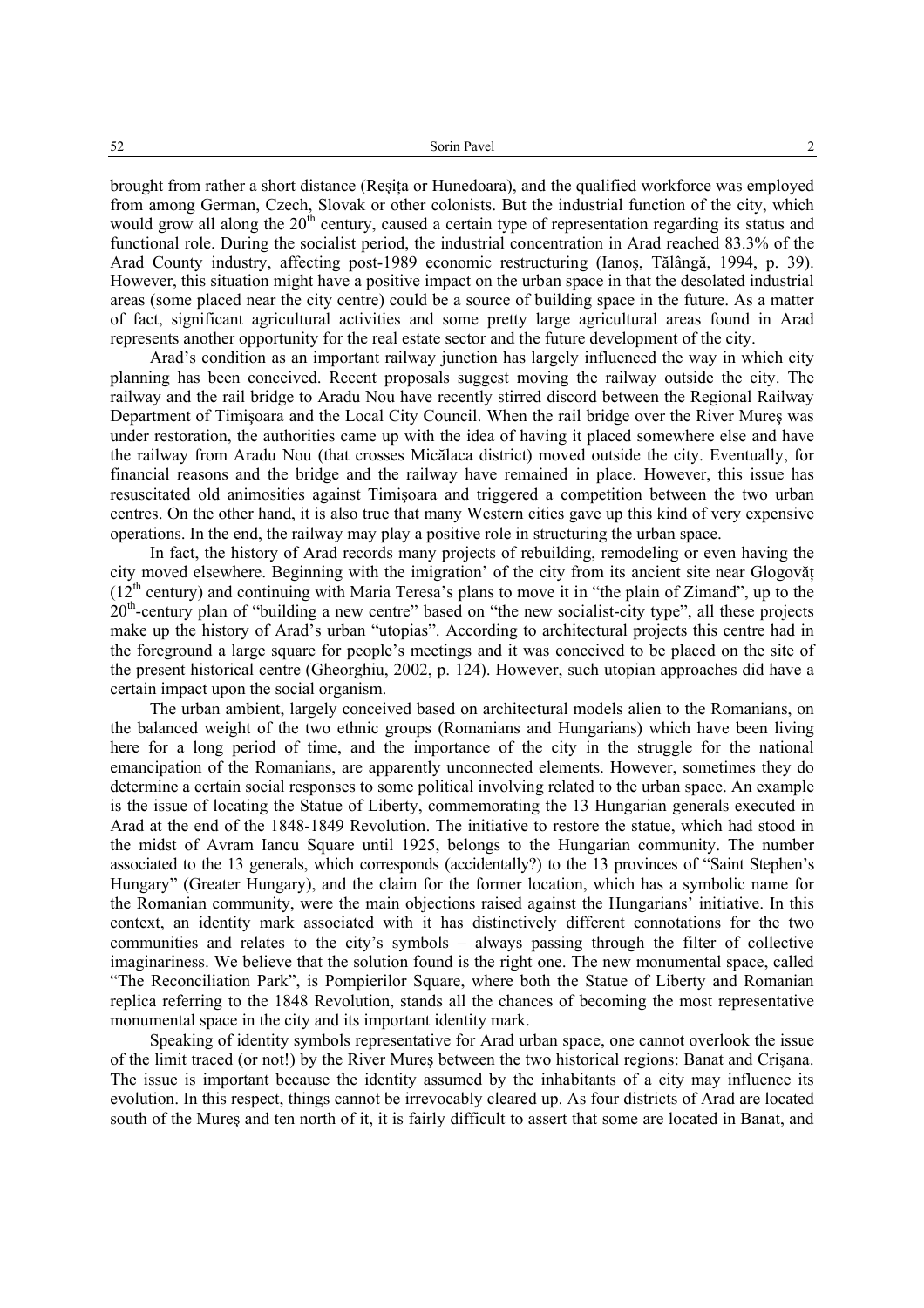the others in Crişana. One may rather conclude that Arad city lies in a transition or transient space between the two historical regions, with the River Mureş being the very axis which has been attracting a multitude of settlements on either bank (Rusu, 2000, p. 120).

## **CURRENT URBAN MORPHOLOGY**

The present-day urban morpho-structure, the outcome of a historical evolution, is relatively clear. In the middle of the urban space there is a *linear central core* (Revolutiei Boulevard), surrounded by the other districts, acting as urban cores themselves, which gravitate around it: Aradu Nou, Subcetate, Sânnicolau Mic and Mureşel south of the Mureş and Centru, Drăgăşani, Pârneava, Gai, Bujac, Aurel Vlaicu, Grădişte, Micălaca, Poltura and Şega, north of the river. Because of their independent development, these districts have distinct features, both functionally and aesthetucally, granting the urban system a *polycentric* character. This decentralization allows for the functional decongestion of the central core. At the same time, there is a tendency towards dissolving the abovementioned centres, and create a relative unitary urban texture. The main role in coagulating and organizing the urban agglomeration belongs to the network of thoroughfares, *radially* built even in previous periods (Fig. 1).



Fig. 1 – Main types of buildings in the city of Arad.

*1,* one-two-storey buildings specific to shopping-artisanal center (18th-19th centuries); *2,* one-three-storey-buildings with continuous street fronts (19<sup>th</sup> century); 3, houses with a rural aspects in peripheral districts; 4, wagon-type Swabian houses; 5, villas from the inter-war period; 6, blocks-of- flats quarters and districts (1950-to date); *7,* architectural monuments (18<sup>th</sup>-19<sup>th</sup> centuries); *8,* contemporary monumental buildings (1950-to date).

The *linear* central core lies in the immediate neighbourhood of the Mureş loop. The main avenue of the central area (Revolutiei Boulevard), oriented from north to south, concentrates the majority of the city's political, administrative and cultural institutions. Farther on, is Drăgăşani district, conceived mainly during the 18<sup>th</sup> and 19<sup>th</sup> centuries, having a chaotic street textur; it represents the oldest part of the central area. The central avenue is limited to the north and south by two rectangular squares.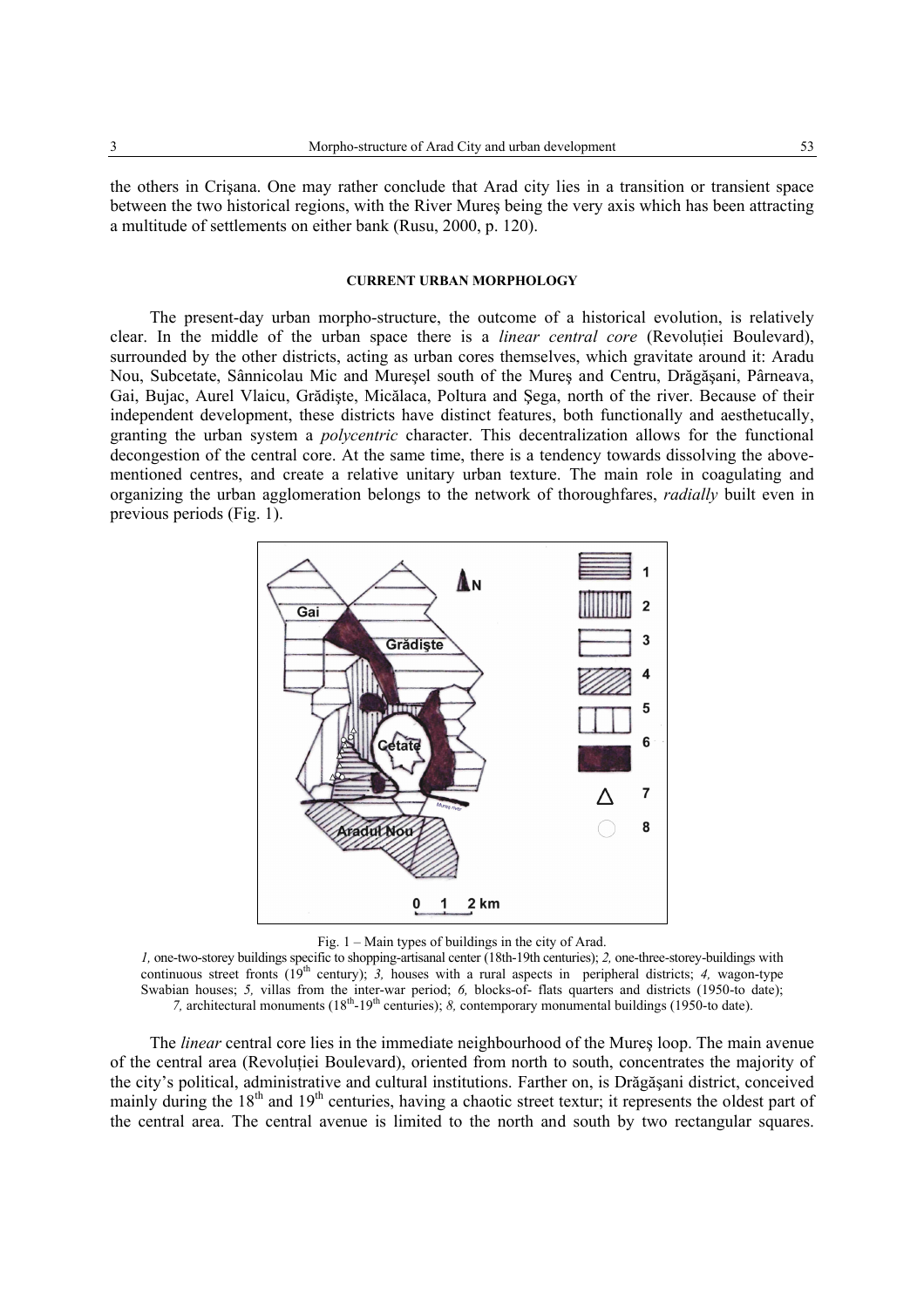Avram Iancu Square, remarkable for its architectural composition, represents a passage between the central avenue and Drăgăşani district. The position of the Theatre contributes to the success of the urban composition of the square fronts. It takes part both in defining a side of the square and in setting up a beautiful end of perspective of Revolutiei Boulevard. Podgoriei Square lies at the northern end of the central avenue. It is a point of convergence for the roads coming from Oradea, Deva and Nădlac, and is valued for the new Romanian Orthodox Cathedral, and represents the other end of perspective of the central thoroughfare.

The necessity for satisfying different functions has determined the emergence of distinct types of urban morphology. Although these are quite different from district to district, and even within the areas of one and the same district, yet the evolution stages of the urban agglomeration have marked the existence of *four main morphological types*.

1) The type conceived in the  $18<sup>th</sup>$  century and the first half of the  $19<sup>th</sup>$  century is dominant in Drăgăşani district, namely relatively narrow streets without vegetation, one-or-two-storey buildings forming continuous street fronts. On the outskirts of the other historical districts, there still exists a number of ground-floor buildings, the street having a narrow front and a rural aspect, dating from the same period of time.

2) The morphological type specific to the second half of the  $19<sup>th</sup>$  century and the beginning of the 20<sup>th</sup> century, is represented by many-storey buildings that in most cases form continuous fronts, stands out compactly in the central area of the city and scattered within all its historical areas.

3) The districts consisting mainly of houses and gardens, dating from the first half of the  $20<sup>th</sup>$ century and especially from the inter-war period, are Şega, Poltura, Grădişte and Mureşel; the houses are sometimes placed in the middle of the courtyard and are no more than two-storey high. Towards the outskirts, this morphological type often looks half-rural, including large plots with rather isolated gardens and houses, and lacking the public utilities associated with urban comfort.

4) The fourth morphological type is represented by buildings from the communist period, basically many-storey residential units, social and cultural structures, and modern production units. They form either large districts (Micălaca, Aurel Vlaicu, etc.), or lie isolated within the historical urban texture (streets such as Banu Mărăcine and Ştefan cel Mare, areas like Faleza Sud-Alfa, Confectii, the perimeter close to the railway station, etc.).

The specific physiognomy of Arad city is shaped precisely by the relations between the four main morpho-structural types. A contrasting relation is visible especially where the socialist blocks-offlats adjoin the historical areas. Yet, the central area has remained relatively unitary from the point of view of composition (although the buildings present many different architectural styles) and it might become a true architectural reserve of the  $18<sup>th</sup>$  and  $19<sup>th</sup>$  centuries. However, these historical areas require big restoration projects. Although they have already begun, being implemented in the case of some symbolic buildings (the Administrative Palace, the Palace of Culture), the situation is not at all satisfactory, for instance in Drăgăşani district. It should be remembered that restoration practices recommend interventions upon entire areas, and not just upon the architecture of certain representative buildings. Restoration should also have in view the city planner's outlook in order to adjust the urban texture, the product of obsolete functions, to the present-day urban functions, capitalizing on the distinct expressiveness of these structures.

A priority task is to modernize various buildings, including the blocks-of-flats, but updating works may sometimes radically alter the architecture of a structure. Noteworthy, especially after 1990, preference has almost exclusively being given to the individual dwelling type. The "villa" syndrome has reached also the periphery of Arad, but the architecture of these structures is alien to the traditional type of city dwellings. Such changes may in the end challenge what is called the city's personality.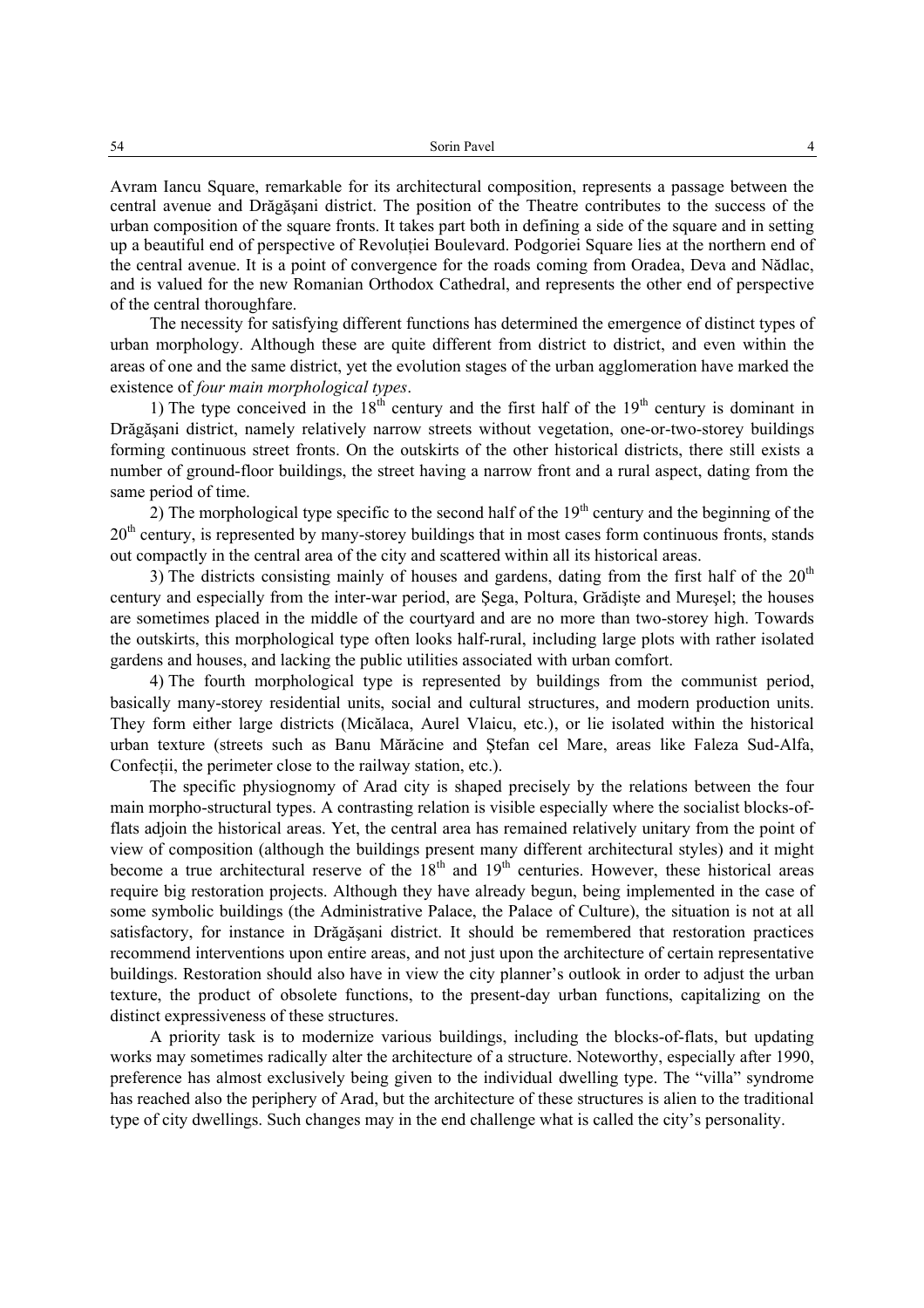#### **PROBLEMS OF URBAN PLANNING**

The build-up area of the city covers 4,618 ha. All the outlying districts, isolated from the central core, had been fully integrated in the urban area until 1950, when Aradu Nou and Sânnicolau Mic districts were eventually attached. Because different isolated territories have been added to the buildup area in the course of centuries, one can notice, on the one hand, a large area where the urban texture has obvious continuity, comprising the city center and the districts of Drăgăşani, Pârneava, Grădişte, Şega and Poltura, and on the other hand, there are districts such as Bujac, Gai, Aradu Nou, Subcetate, Sânnicolau Mic, and Micălaca, which are somehow isolated from the central core.

It is obvious that a homogeneous and ordered urban structure provides an equal share of services within the territory. It is thus a rational provision, to cover the urban space, in every aspect: transport, energy supply, sewage networks, etc. Nevertheless, the multinuclear character of the city and functional decentralization, which have developed throughout its history, are essential features once urban functions have become increasingly more complex.

The way in which the present structure functions suggests that completing the current radialshaped thoroughfares, linking the peripheral districts with the central core, with other thoroughfares, and connecting the peripheral districts with each other is imperative. These connecting thoroughfares should have either tangent or similar routes to several imaginary circles, with the fortress in their center. A first step to this end is to build an outer ring in the northern half of the city, linking Gai, Grădişte and Micălaca districts at their ends. However, this thoroughfare is meant to shift the intense traffic from Deva and Oradea to Nădlac customs-point, from the city center. The high traffic from Timişoara is still an issue, because it crosses the city center since no shortcut ring has been built as yet. The completion of the outer ring in the southern part of the city has a distinctive significance in increasing the city's geometrical coherence and assuring a fluent connection with its neighbouring Timişoara. It is also true that finishing of this ring needs bigger financial resources, it including the building of a new bridge over the Mureş River. However, facilitating relevant economic flows to Arad and giving the city a modern road infrastructure would bring important benefits.

Solutions of detail should observe the city's tradition which suggests the adoption of ordered units, with well-defined composition axes in space, large thoroughfares bordered by green areas. The ends of perspective, the crossroads and the inflexion areas are marked by representative architectural buildings. A rational approach to the location of residential units in the neighbourhood of historical units is highly recommendable. There are several achievements in this field, an example being the railway station area (Gării district, Fig. 2). There one may see a junction between the old and the new realized by neutral buildings, which take over elements of the existing composition and ensure a graphical continuity with the present. However, in most cases, *the integration by contrast*, often annoying, neglects the sentimental component of the historical formation of the city. The alignment of buildings on streets, the precise construction of urban images, and the homogeneity of the cornice are compositional aspects that have nothing to do with the principles of open urban planning, including green areas and dynamic images, specific to the new structures built over the last four deca One of the major drawbacks in coagulating the urban agglomeration into a unitary system is the railway running through the city from north to south, and separating more than two thirds of its in the west from less than one third in the east. That is why, ever since the end of World War II, projects kept proposing the removal of the railway and the railway station and their reconstruction eastwards, outside the city (Gheorghiu, 2002, p. 124). The main railway station of the city is not located on the shortest route from Deva to Timişoara via Arad. Therefore, most passenger trains on this route stop only in Aradu Nou railway station in order to avoid the time-consuming operations in Arad's main railway station.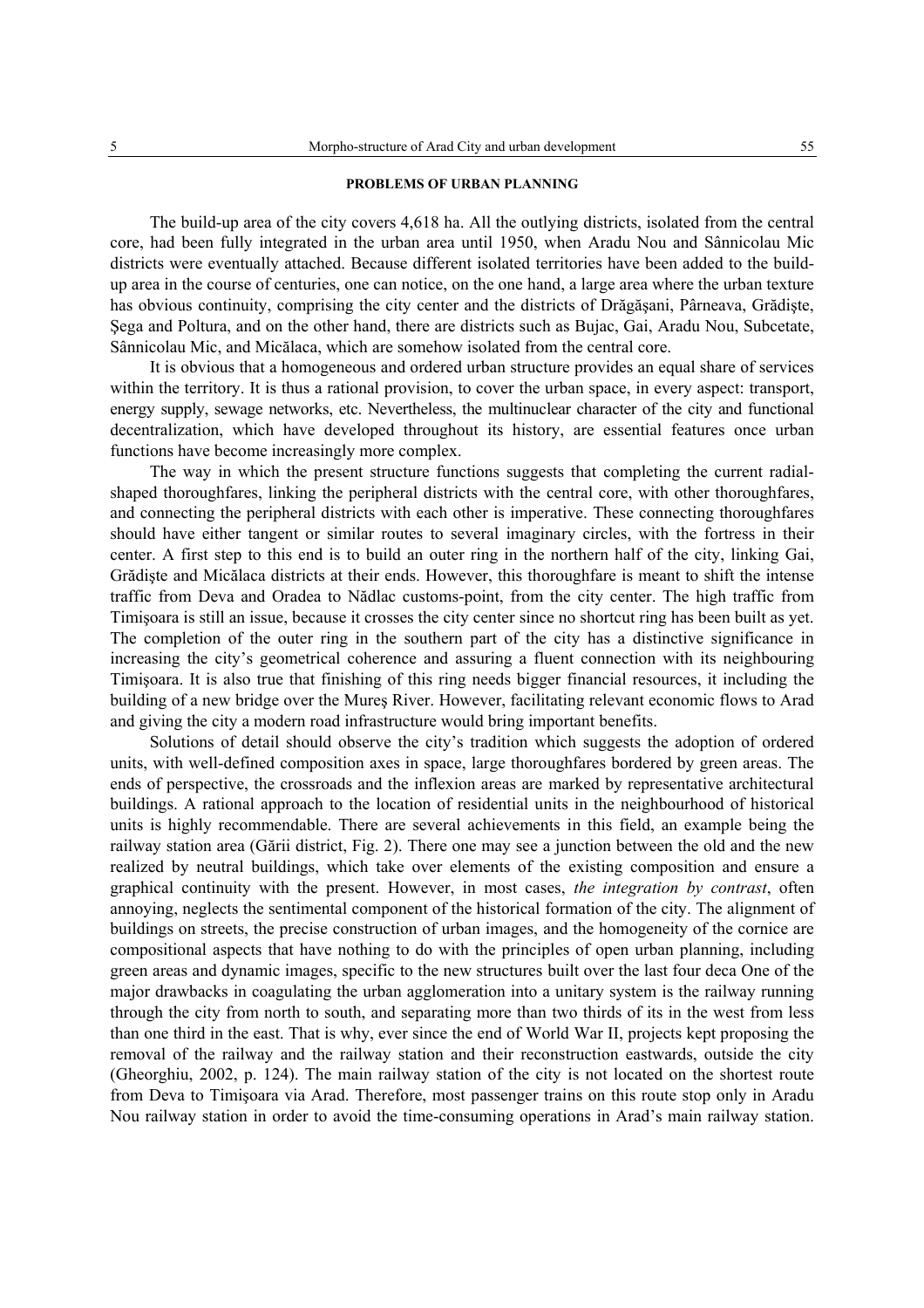Apart from it, the railway crosses residential units in Aradu Nou and especially Micălaca districts, producing perceptible noise pollution. Unfortunately, the experience of several cities in the developed countries indicates that operations to remove the railways outside the city are very costly and, for the time being, the local government cannot afford it. The solution for the noise-affected districts would be to use phonic curtains or screens, systems that have proved their efficiency in many countries around the world.des.



Fig. 2 – Current plan of Arad city. Districts: A-Gai; B-Bujac; C-Şega; D-Poltura; E-Pârneava; F-Centru; G-Drăgăşani; H-Mureşel; I-Aradu Nou; J-Sânnicolau Mic; K-Subcetate; L-Micălaca; M-Grădişte.

The railway of east Arad may have a restrictive role, but it may also play a part in the future evolution of the city. The areas now used by the railway may well represent an attractive construction site as the build-up area is expected to become more densely populated.

Arad has one of the lowest population densities in Romania. In 1974, it was referred to as "the most extended city of the country, apart from Bucharest" (Cucu, 1974, p. 283), with a raw density of 5.2 inhabitants/ha. Several factors had contributed to this situation: the relatively large uninhabited space in the meander area of the Mureş River, the high number of half-rural districts added to the city in a relatively short period of time, and Arad's large agricultural area (12,500 ha in 1970).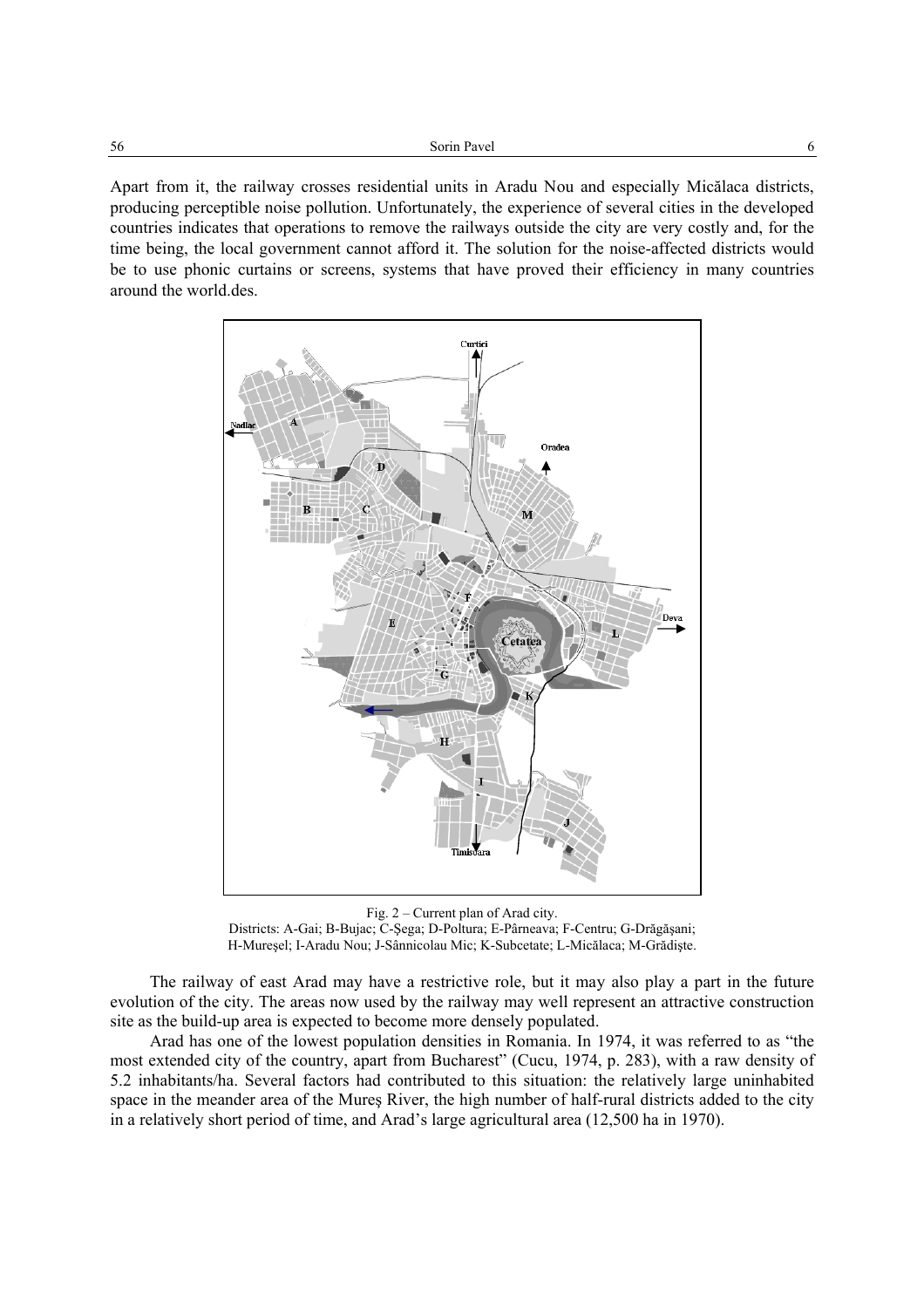| City        | <b>Population density</b><br>(inh./ha) |  |  |
|-------------|----------------------------------------|--|--|
| Baia Mare   | 5.91                                   |  |  |
| Arad        | 6.48                                   |  |  |
| Satu Mare   | 7.66                                   |  |  |
| Cluj-Napoca | 17.71                                  |  |  |
| Timișoara   | 24.57                                  |  |  |
| Constanta   | 24.86                                  |  |  |
| Iasi        | 34.17                                  |  |  |
| Craiova     | 37.17                                  |  |  |
| Ploiești    | 39.90                                  |  |  |
| Bacău       | 40.64                                  |  |  |
| Pitești     | 41.36                                  |  |  |
| Bucuresti   | 80.94                                  |  |  |

| Table 1                                                                     |
|-----------------------------------------------------------------------------|
| Population density in the cities of Romania (2005) (by administrative area) |

*Source: www.insse.ro* 

In 2004 although the population density increased (6.48 inhabitants/ha raw density and 37.4 inhabitants/ha net density, see Table 1), yet it still is one of the lowest among Romania's cities. Density distribution by district is of the core-periphery type (Table 2, Fig. 3). The highest values (over 50 inh./ha) are found in the ring-like area surrounding the meander of the River Mureş. Highest values (in Aurel Vlaicu district) are registered somehow outside the above-mentioned area, because of the blocks-of-flats built there. The peripheral districts have extremely low density values, because of the suburban individual dwellings, where agricultural land prevail in-between the houses.

| No. | <b>District</b>               | Population | Area (ha) | <b>Population density</b><br>(inh./ha) |
|-----|-------------------------------|------------|-----------|----------------------------------------|
|     | Centru                        | 39,522     | 510       | 77.5                                   |
| 2.  | "Drăgășani"                   | 6,370      | 113       | 56.4                                   |
| 3.  | Pârneava                      | 21,022     | 383       | 54.9                                   |
| 4.  | <b>Aradul Nou</b>             | 15,697     | 553       | 28.4                                   |
| 5.  | <b>Muresel</b>                | 1,336      | 230       | 5.8                                    |
| 6.  | Sânnicolaul Mic               | 3,805      | 275       | 13.8                                   |
| 7.  | <b>Aurel Vlaicu (Poltura)</b> | 37,769     | 231       | 163.5                                  |
| 8.  | Sega – Cadaş                  | 5,074      | 238       | 21.3                                   |
| 9.  | Gai                           | 4,129      | 444       | 9.3                                    |
| 10. | <b>Bujac</b>                  | 8,202      | 205       | 40.0                                   |
| 11. | Grădiste                      | 14,161     | 673       | 21.4                                   |
| 12. | Micălaca                      | 33,229     | 653       | 50.9                                   |
| 13. | <b>Subcetate</b>              | 598        | 110       | 5.4                                    |

*Table 2* 

Arad city. Distribution and population density by districts (2005)

*Source: Pavel, Rusu, 2007, p. 63.*

In order to mitigate this situation, the new residential units of Arad should be organically integrated into the city structure. It would be desirable, if possible, to make utmost use first of the available spaces existing in the built-up area, and build new structures only afterwards. The fact is that the rural environment arround the city (including some urban peripheral districts) being confronted with depopulation and underdevelopment, while the new residential promotions are wasting space, derailing the building market and eventually the city as a whole. At about 6 km outside the city, is the so-called "West District" commissioned in 2001. It covers around 30 ha and consists mainly of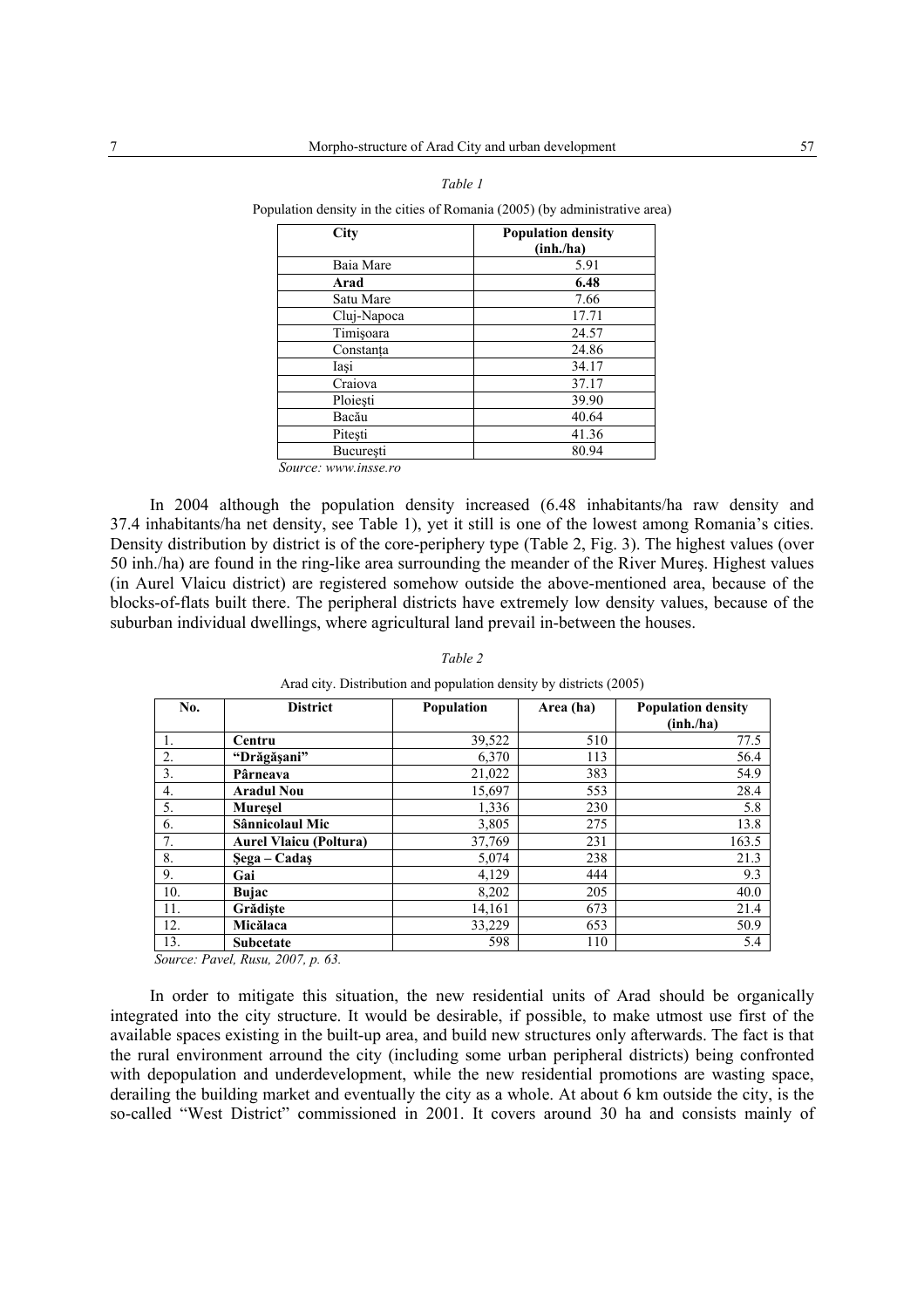individual dwellings. The first projects, made in Italy, glaringly ignored the local conditions and realities (Gheorghiu, 2002, p. 157).



Fig. 3 – Population density in Arad city (2005)(inh./ha).  *1.* over 100 inh./ha; *2.* 75-100; *3.* 50-75; *4.* 25-50*; 5.* under 25.

#### **CONCLUSIONS**

The current morpho-structure of Arad city, the outcome of its historical evolution, is relatively simple: a central core, around which the other districts gravitate as "urban subsystems". Because of their independent development, these districts present distinctive features both in terms of function and architecture, giving the urban system a multinuclear character. The specific physiognomy of Arad is shaped exactly by the (sometimes contrasting) mixture of distinct morpho-structural types. Although the central districts still comprise worthy urban buildings, yet in the absence of restoration works, their aesthetical aspect is rather poor.

Urban space organization issues:

a) the design of several thoroughfares to connect the present districts in a radial manner, in order to provide better links between the urban subsystems which gravitate around the central core;

b) the completion of the outer ring in the southern part of the city to divert the high traffic from its central area;

c) the railway crossing Aradu Nou and Micălaca districts is both a restrictive and ordering factor in the organization of the urban space, but for the time being high costs prevent the implementation of projects to remove it from the city;

d) the location of new residential units, their integration into the urban system and the imperative of saving urban space as there are many districts with very low population density and available building space.